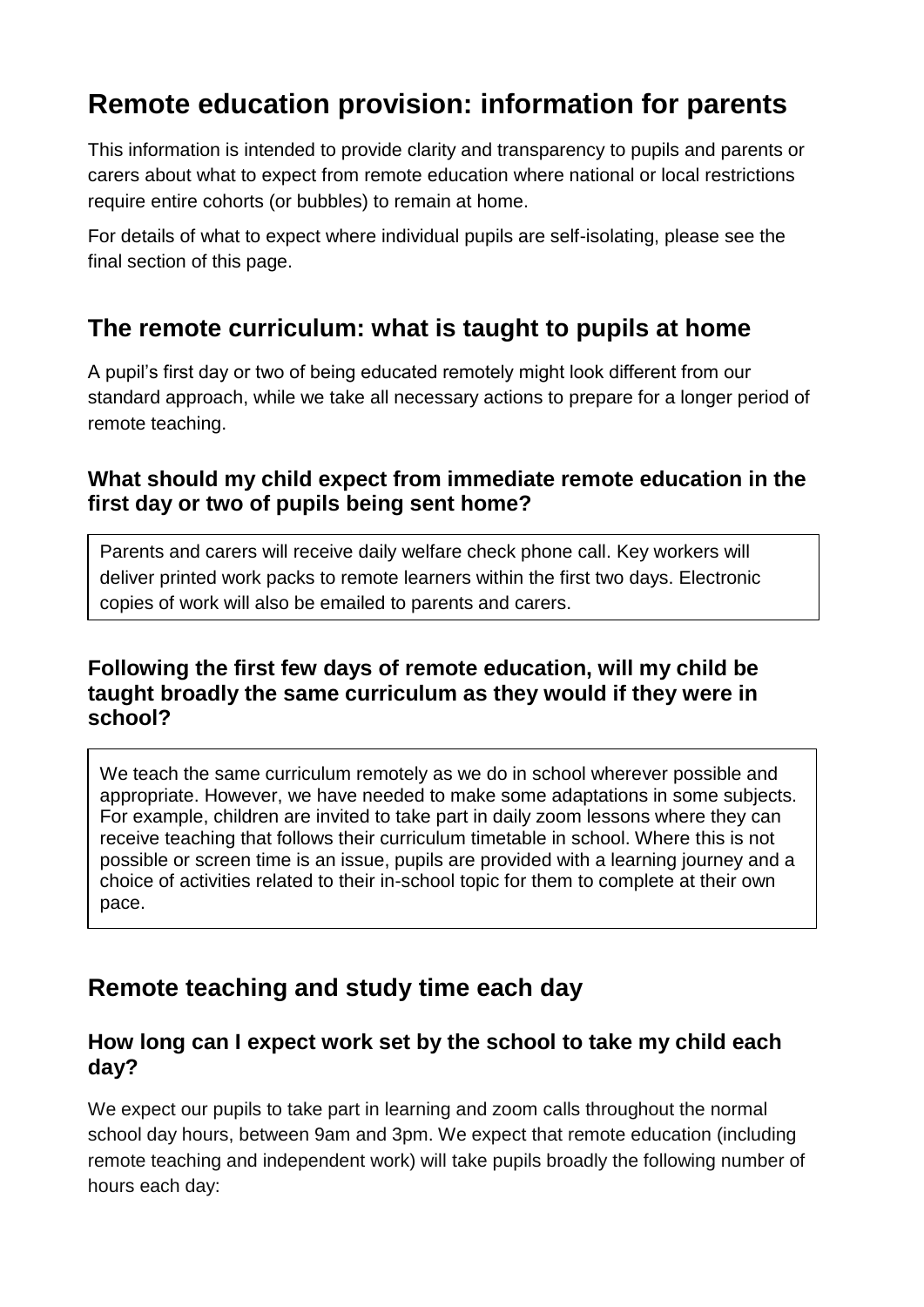| Key Stage 2 to 4 | 5 hours                                          |
|------------------|--------------------------------------------------|
|                  | (9am-3pm, with 1hr used for breaks<br>and lunch) |

### **Accessing remote education**

#### **How will my child access any online remote education you are providing?**

Wisbech School uses Zoom for live teaching sessions. Parents and carers will be contacted by teachers via email to share zoom links to access these sessions.

Pupils can also access MyMaths, Maths Watch, Accelerated Reader and MyON online using website addresses. These sites require pupil login and password details, which are provided by teachers.

#### **If my child does not have digital or online access at home, how will you support them to access remote education?**

We recognise that some pupils may not have suitable online access at home. We take the following approaches to support those pupils to access remote education:

Through daily welfare telephone calls, and weekly visual welfare checks, parents and carers are able to express any difficulties they have in accessing our online education. We have bought a number of Kindle Fire HD tablets, with enabled WIFI, that can be lent to pupils where needed.

Parents and carers are also informed of the 'get help with technology' programme offered by the Government, and are supported with any printing of forms or paperwork needed.

Pupils can access any printed materials needed if they do not have online access. Work and activities will be collated in packs and delivered to pupils' homes during a weekly visual welfare visit.

Pupils can submit work to their teachers if they do not have online access, by handing it to their teacher during a weekly visual welfare visit.

#### **How will my child be taught remotely?**

We use a combination of the following approaches to teach pupils remotely: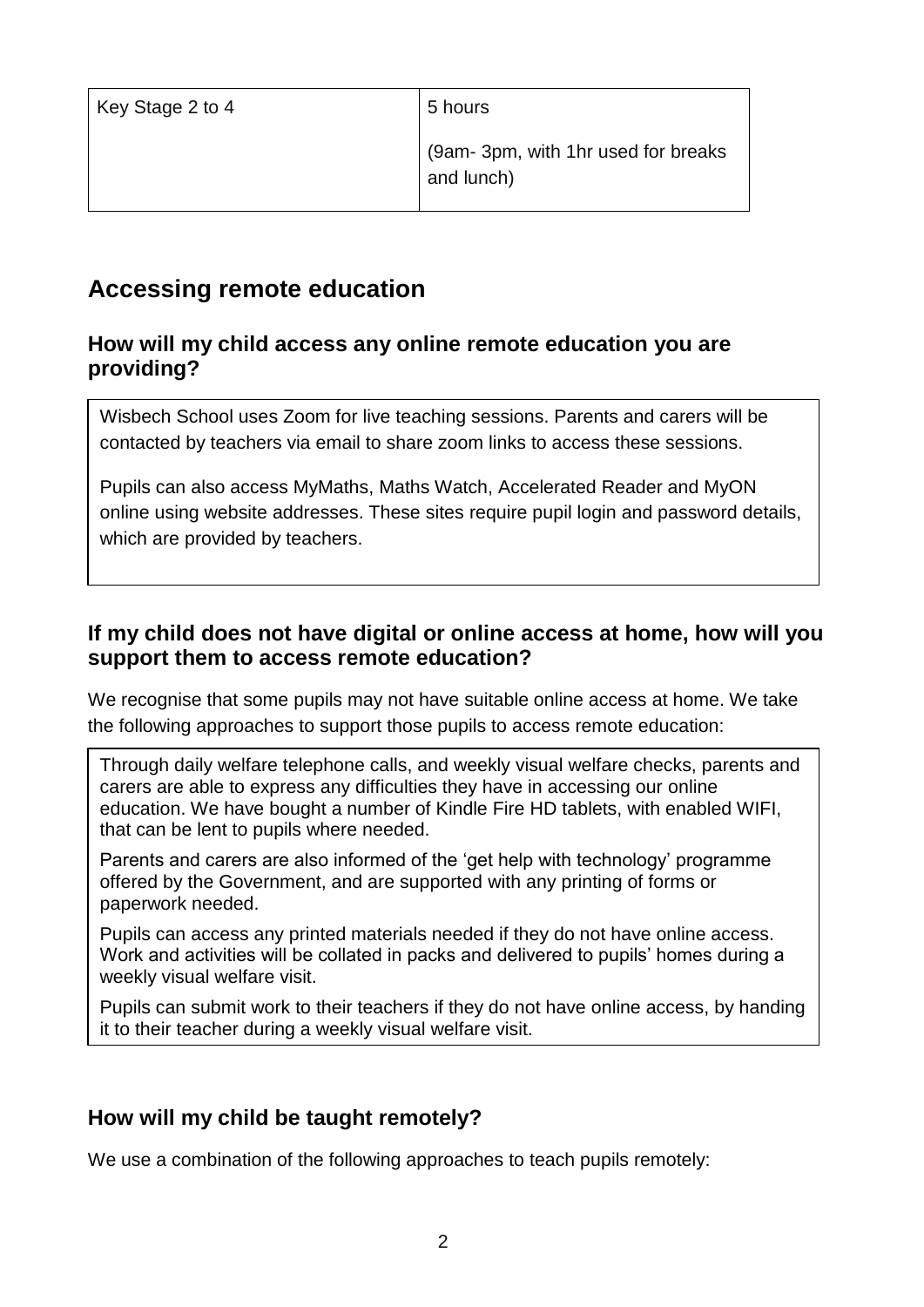- Live teaching (online lessons through zoom)
- Online learning platforms (MyMaths, Maths Watch, Accelerated Reader, MyON)
- Printed paper packs produced by teachers (e.g. workbooks, worksheets)
- Textbooks and reading books pupils have at home/ provided by school
- Commercially available websites supporting the teaching of specific subjects or areas, including video clips or sequences (where pupils and parent/carers are directed to, EG. BBC bitesize)
- Long-term project work and internet research activities (recorded in learning journeys)

## **Engagement and feedback**

#### **What are your expectations for my child's engagement and the support that we as parents and carers should provide at home?**

It is expected that pupils engage with their provided learning on a daily basis. Parents and carers would be expected to support pupils with gaining online access and zoom lessons. If parents/carers are unable to access technology, they can gain support from the school and teachers. Parents/carers are encouraged to support pupils with their printed work, however we understand this may not always possible. Teachers will contact parents/carers of remote learners on a daily basis, therefore if pupils need further support with any learning provided, parents/carers have the opportunity to ask for support with any learning.

#### **How will you check whether my child is engaging with their work and how will I be informed if there are concerns?**

Daily phone calls will be made to check pupils' engagement with remote education and to offer support/ feedback/ concerns with any element of their learning.

#### **How will you assess my child's work and progress?**

Feedback can take many forms and may not always mean extensive written comments for individual children. For example, whole-class feedback or quizzes marked